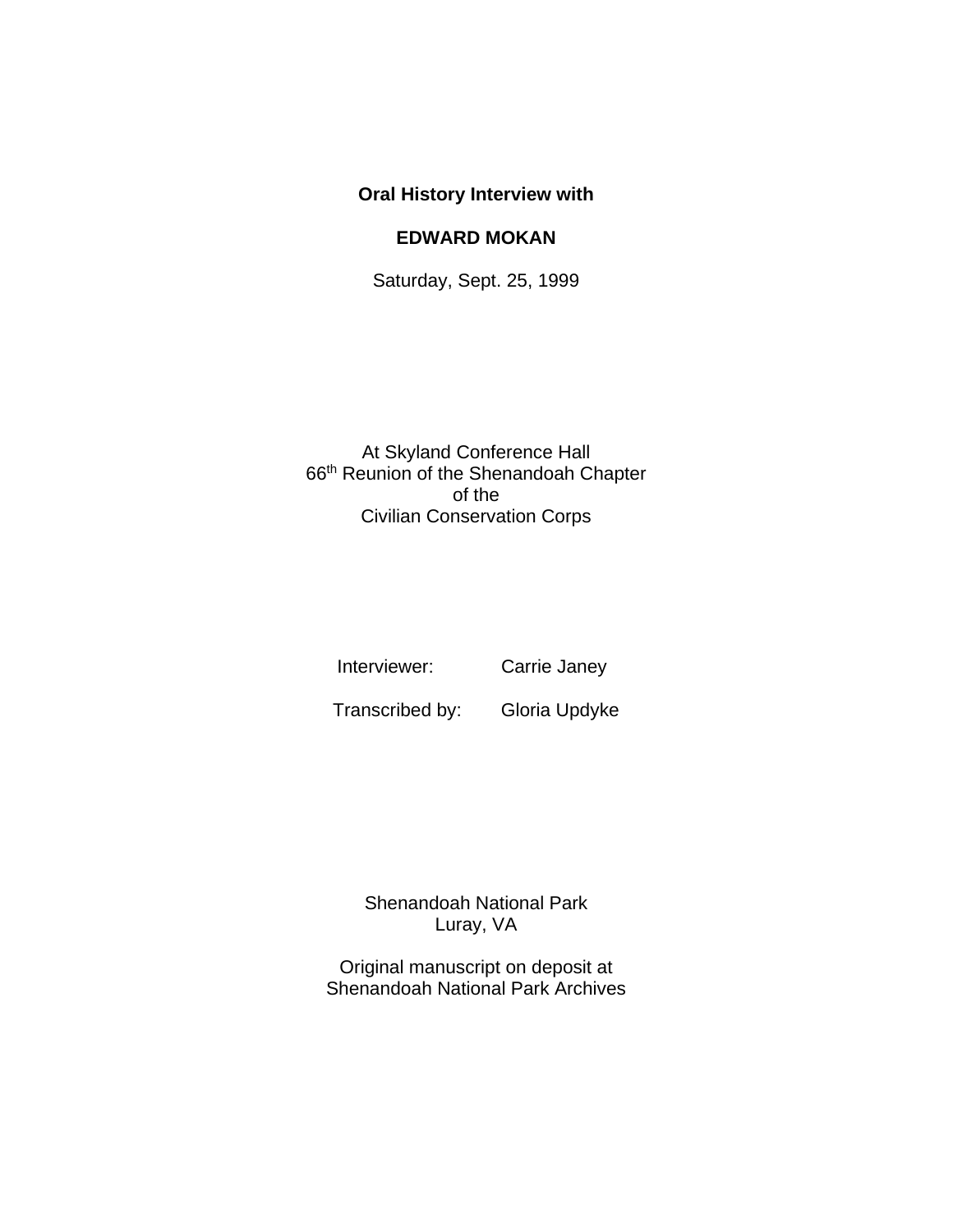## **INDEX**

| Alcatraz<br>Ash, John<br>Camp 334<br>CCC                                        | Amberson, John<br>Camp NP-1, Skyland                                                                                                                                                                                                                                                                                                                                                                                               | page<br>8<br>6<br>2,4<br>2<br>$\overline{1}$                                                                                                                                         |                            |
|---------------------------------------------------------------------------------|------------------------------------------------------------------------------------------------------------------------------------------------------------------------------------------------------------------------------------------------------------------------------------------------------------------------------------------------------------------------------------------------------------------------------------|--------------------------------------------------------------------------------------------------------------------------------------------------------------------------------------|----------------------------|
| Coal mining<br>Knapp, Mr.<br>Luray, VA<br><b>McArthur</b><br>Mokan, Leo<br>Work | Finding out about<br>Going into CCC or going to jail<br>Stealing a car<br>Impact on life<br>Years enrolled<br>Court appointment to CCC<br>Forest City, PA<br>Georgia chain gang, working on Tunnel<br><b>Great Depression</b><br>Australia<br>Corregidor<br>McCartey, Junior<br><b>Professional boxer</b><br>Mokan, Valentina<br>Moss, Mearle<br>Philadelphia, PA<br>Rhodes, Don<br><b>USS Olympia</b><br>Admiral Billy's flagship | 22255<br>$\overline{1}$<br>$\overline{c}$<br>$\overline{1}$<br>$\overline{7}$<br>1<br>4<br>$\overline{\mathbf{c}}$<br>8<br>8<br>8<br>6<br>1<br>1<br>1<br>6<br>1,2,5,6<br>6<br>8<br>8 |                            |
| <b>WWII</b>                                                                     | Accidents, axes<br>CCC man falls 180 feet<br>Ambulance driving<br>Dynamiting<br>Scaring new guys, dynamite in fire<br>Picking flat stones for walls, gutters<br>Work after the war<br><b>Battle of the Bulge</b><br><b>Berlin</b><br>Dynamiting in paratroops                                                                                                                                                                      | 3<br>$3$<br>$3$<br>$2,3$                                                                                                                                                             | 4<br>3<br>8<br>5<br>5<br>4 |
|                                                                                 | Normandy<br>Selling toilet paper for \$80                                                                                                                                                                                                                                                                                                                                                                                          |                                                                                                                                                                                      | 6<br>5                     |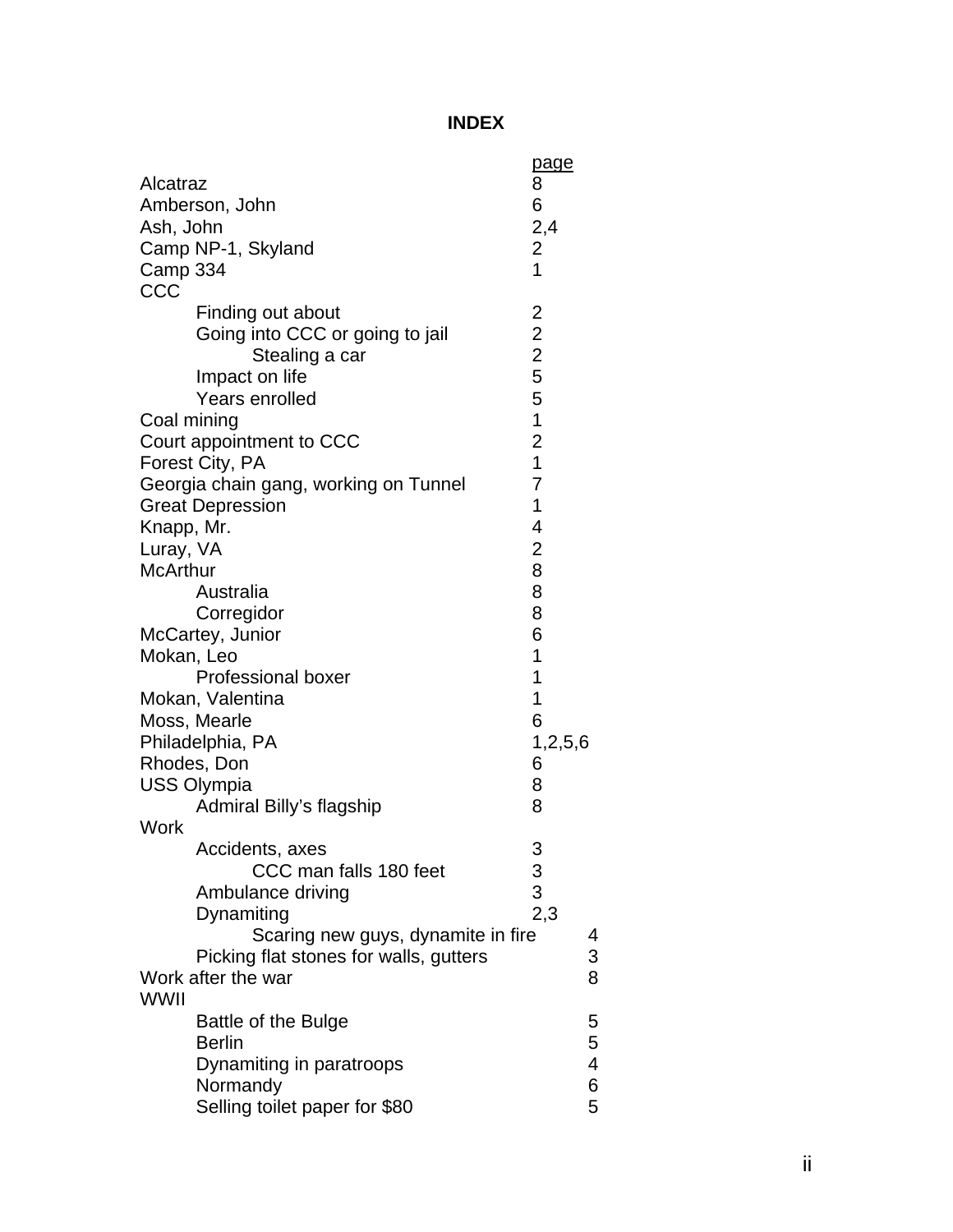## **Transcription**

CJ: Was that you? [Looking at photograph.]

EM: Yeah, 334, Camp 334.

CJ: What a great shot. Great. Today is Saturday, September 25, 1999. We're at Skyland Conference Hall at the CCC Reunion. My name is Carrie Janey and I'm interviewing Edward Mokan.

EM: Mokan.

CJ: Mokan. Um, to start off with, when were you born and where?

EM: I was born uh, Forest City, Pennsylvania, in the coal region. November the  $24$ <sup>th</sup>, 1921.

CJ: And who were your parents?

EM: Leo and uh, Valentina Mokan.

CJ: And what did they do for a living?

EM: Well my dad was a uh, professional fighter, a boxer.

CJ: Uh huh.

EM: And while he was doing the boxing here in Philadelphia, he made enough money, and brought us to Philadelphia, from the coal region.

CJ: Oh, so do you remember the Great Depression hitting pretty hard in that area?

EM: Yeah, I was just, I was well, that was the Depression all the time, whether it was Depression or not.

CJ: Uh huh.

EM: But uh, I had 8 uncles besides my dad that worked in the coal mine. So I was heading there.

CJ: Mm hmm.

EM: Good thing he brought us to Philadelphia. I broke away from that, uh regime.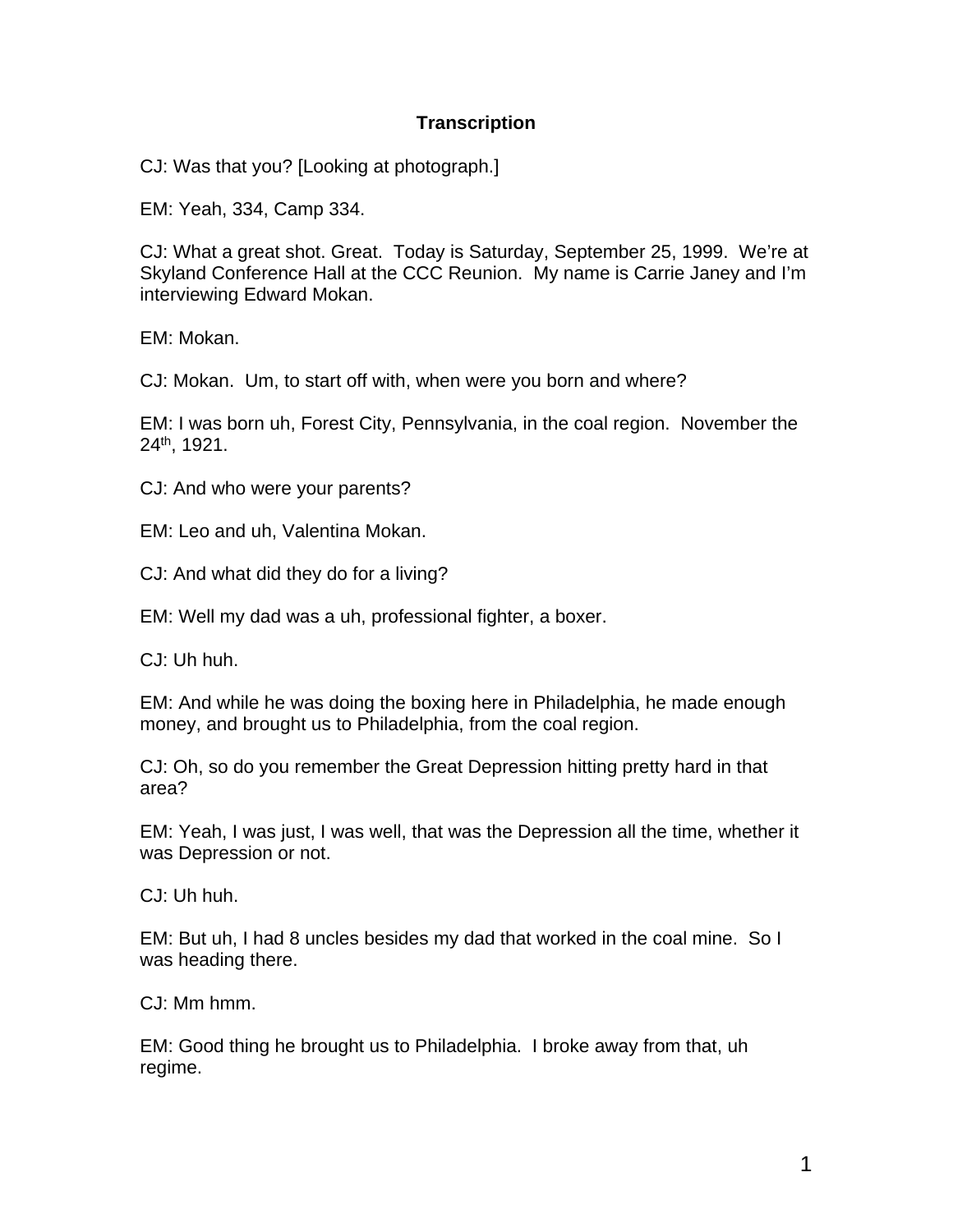CJ: Now how did you hear about the CCC's?

EM: Two of my friends in Philadelphia came home on leave.

CJ: Mm hmm.

EM: They went to the CC camp.

CJ: And you signed up in Philadelphia then?

EM: Pardon.

CJ: You signed up in Philadelphia?

EM: Yeah, well, I didn't sign up, I had to go. I was 16 years old. You had to be 18 to be in the CC's. And I got caught stealing a car, and uh, I could either go in the CC's or go to jail.

CJ: Wow, they gave you that choice.

EM: That's what they were doing for everybody in the city, instead of filling the jails up.

CJ: Uh huh.

EM: They were putting them in the CC camp, and that's how I got in there. It did me a world of good, because the 2 brothers that I was hanging around with, after I was in, I was here in this camp 6 months and I get a letter. He stole a car and he crashed into the out [pillar\_\_\_\_] and got killed. So, evidently, I would have been them. So.

CJ: Oh, my goodness. So you came immediately to Skyland, NP-1?

EM: Right, I stayed 2 terms, 2 6-month terms.

CJ: And what did you do, what was your?

EM: I did demolition work here, with John Ash. Mr. John Ash from Luray, Virginia.

CJ: Uh huh.

EM: And our job was to uh, set up the dynamite charges. They had a crew drilling the holes. We would tell them how deep.

CJ: Mm hmm.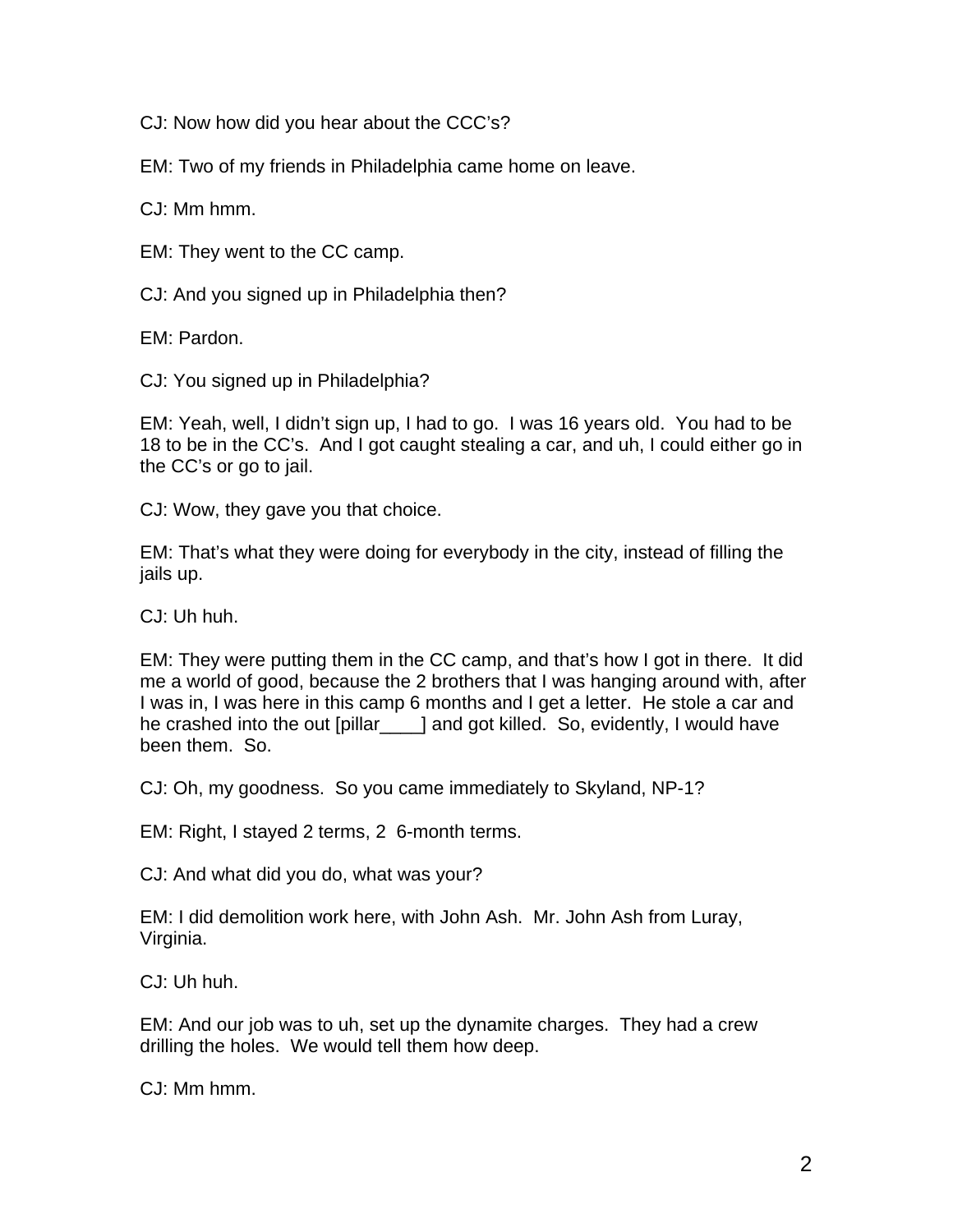EM: Then we'd set the dynamite charges, wire them up. And at 3:30 it'd blow, whistle, and holler, "Fire in the hole" 3 times.

CJ: Uh huh.

EM: And we'd set the charge off and blow it up for the next day's work. So that when they come tomorrow morning. That was their job. They could pick out all the stones, like, see all the stones that's on the roadway.

CJ: On the wall?

EM: They were picking out the flat ones.

CJ: Oh.

EM: That one for that. And the little slate flat ones went into the gutters, for the gutters. That's what we did here.

CJ: And how long were you in?

EM: A year.

CJ: A year.

EM: But I drove the ambulance on the side, if something happened. We had one of the fellows at an overlook, he fell 180 feet. And uh, took them 12 to 14 hours on ropes to get him out of there. And uh, we had to bring him up on the ropes. Where he fell, he went through a couple of trees going down. And he was a heavy kid. And we had to bring him up, work his way up, take him to the hospital.

CJ: Did he survive?

EM: I don't know. I don't know. They had to take him to Walter Reed Hospital. And uh.

CJ: Were there a lot of accidents? Like that?

EM: Yeah, mostly with the axes, you know the axes cutting trees, that were hitting their legs. Not with dynamite though. That was uh, we scared a lot of people.

CJ: Did you? Do you have any good stories about that?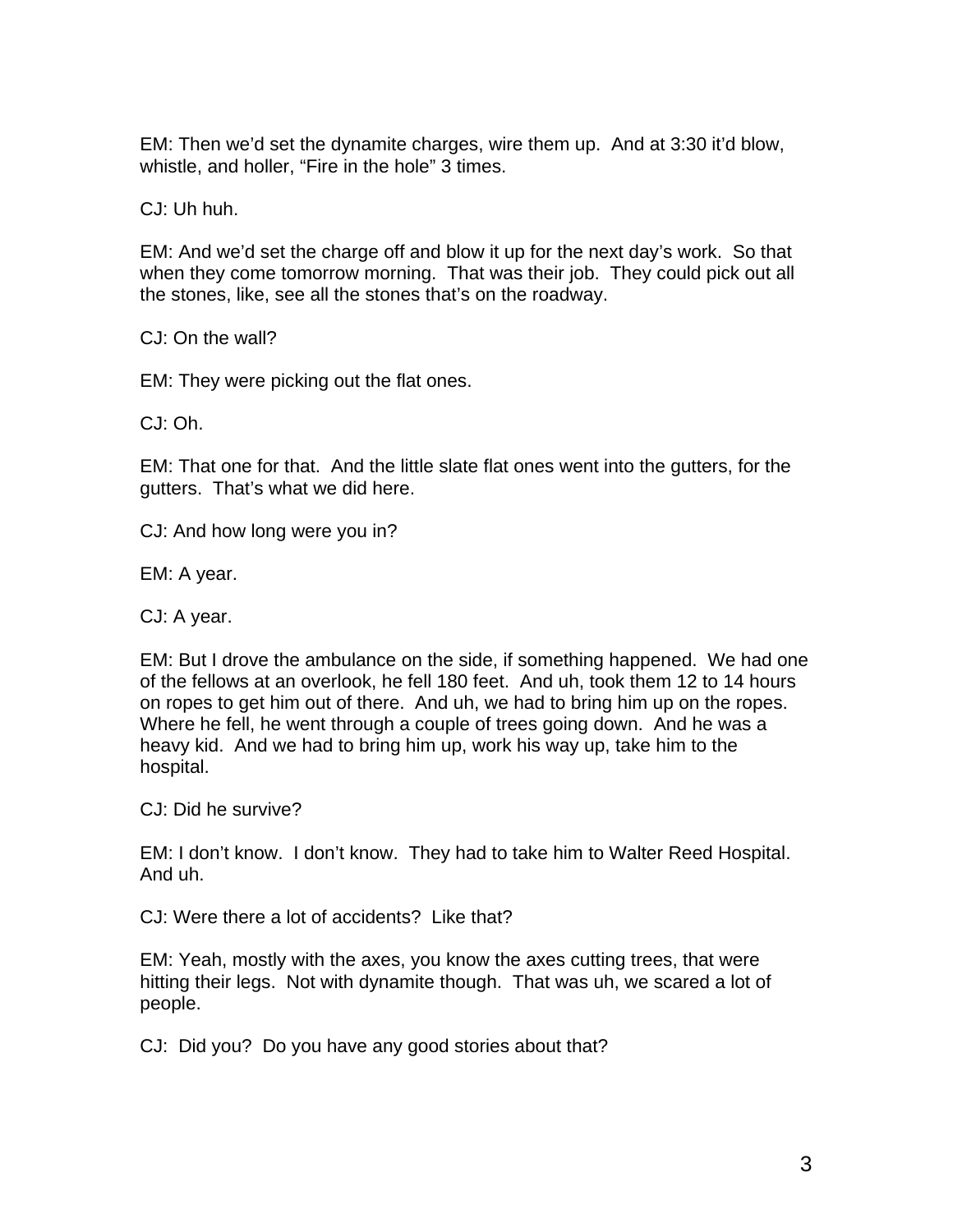EM: Yeah, we would uh, when we got new guys in, every 6 months you got new people. And the replacements would come in and we'd have a fire. And maybe 20 of us would be sitting around. And you'd have a stick of dynamite in your hand you know. And you'd start telling them how much each charge would be. Didn't want to blow a hole through your foot. You'd cut one third of the stick and stuff like that. Like in the movies you see they throw, they light it, and throw it and it blows it's done. You can throw dynamite in a fire, it won't, it'll burn, it won't explode. It's got to be an electrical shock.

CJ: Oh. Oh really?

EM: It's got to be detonated. You've got to put a fuse in it, electrical wire and you put an electrical charge in it.

CJ: Mm hmm.

EM: So while we're talking you know, you've got this thing and you drop it in the fire. Well the new guys, boom, they go all over and we sit there laughing. So they did that to me, and that's how I got introduced to that. And then we'd do it to the new guys.

CJ: The last guy that I spoke to, Mr. Knapp, he said that he had to go help dynamite, with I forget the name of the fellow that he mentioned, but he said that they used 3 boxes of dynamite, and they blew up half the mountain.

EM: Guess they would. Well, you could use 3 boxes, but you'd have to place it all along. See? And you got, what you had to do, John Ash would do it. He could tell the way the grain of the stone was in that mountain.

CJ: Uh huh.

EM: And he'd just spot, you know, where to put the charges and he'd tell us and we'd do it. In other words, we didn't do it on our own. We didn't know that much.

CJ: So did you use that skill when you got out?

EM: I did a little bit during the war. I was a sniper in the parachute troops. And uh, also we had dynamite, you know, set charges on the bridges and all. I did a little of that. It came in handy during the war.

CJ: What years were you in the CCC then? What year did you come in the CCC?

EM: In here?

CJ: Uh huh.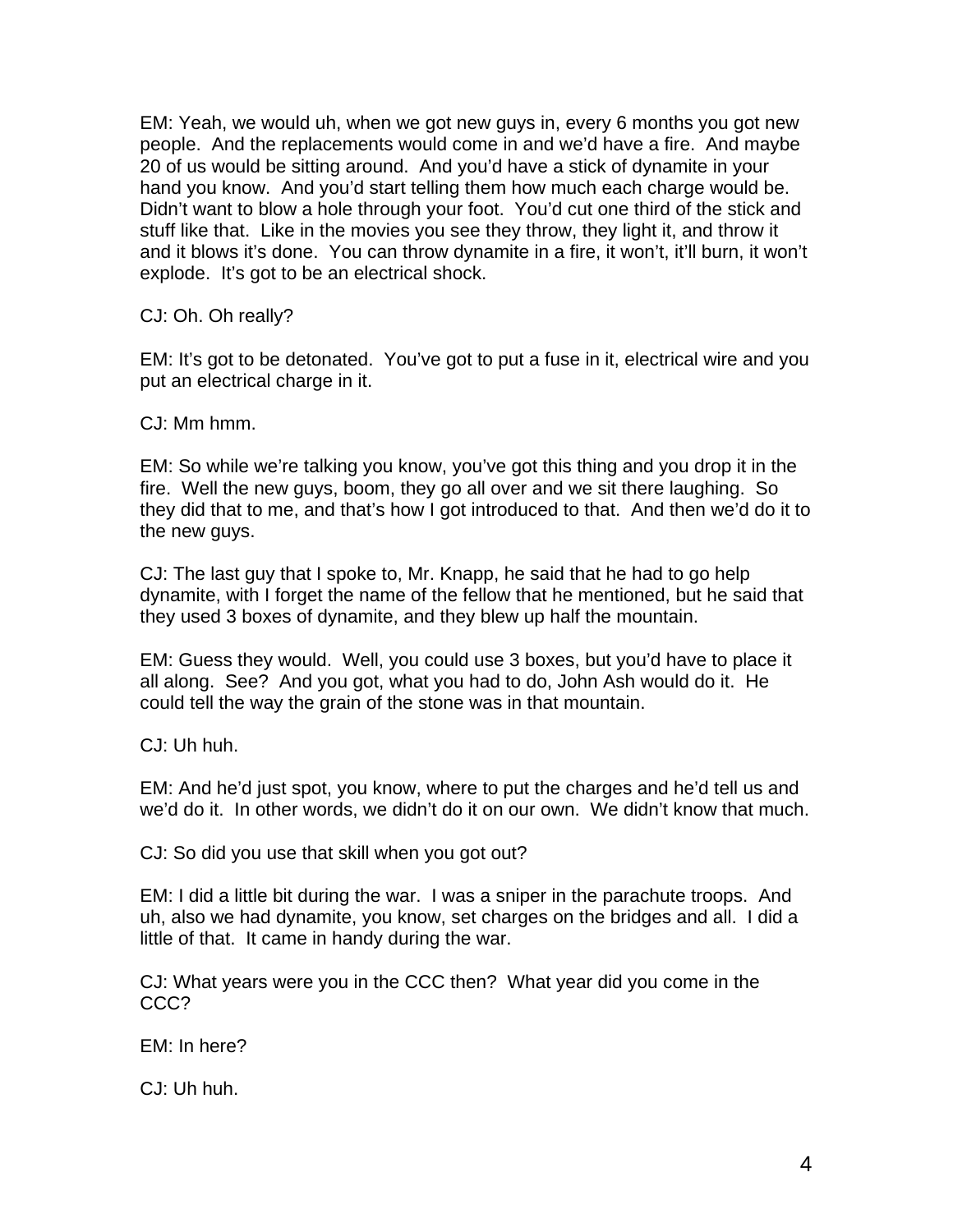EM: 1938.

CJ: '38. And you were in for a whole year?

EM: Yeah.

CJ: So then, then you enlisted, after you?

EM: In '42 I went in the service, yeah in the paratroops. I made 3, 3 invasions. I made [??], I made the Battle of the Bulge. I ended up in Berlin.

CJ: Really?

EM: Selling toilet paper, \$80 dollars a roll. They had all the tobacco over there, but they had no paper.

CJ: No toilet paper?

EM: So, toilet paper was A1, it was the closest to cigarette paper.

CJ: Really?

EM: But that didn't last long. They, we, we only stayed in Berlin for a little while, then we started coming home.

CJ: So what was the, the lasting impact of the CCC's on you? Did you take a lot of.

EM: To be honest, I know I would have been either killed or in jail. Because during the Depression there was no work, there was no work at all. Plus the \$24 dollars they sent to my sister, it helped her.

CJ: So you got to keep \$6 dollars then?

EM: Five.

CJ: Five dollars.

EM: Yeah.

CJ: Ok was there anything else that you can think of that?

EM: Just that it did me a world good. And it straightened me out. Uh, I know I was heading for jail time easy. Because uh, the kids that I hung around with, you see I was from down the waterfront in Philadelphia. And even the best kid in the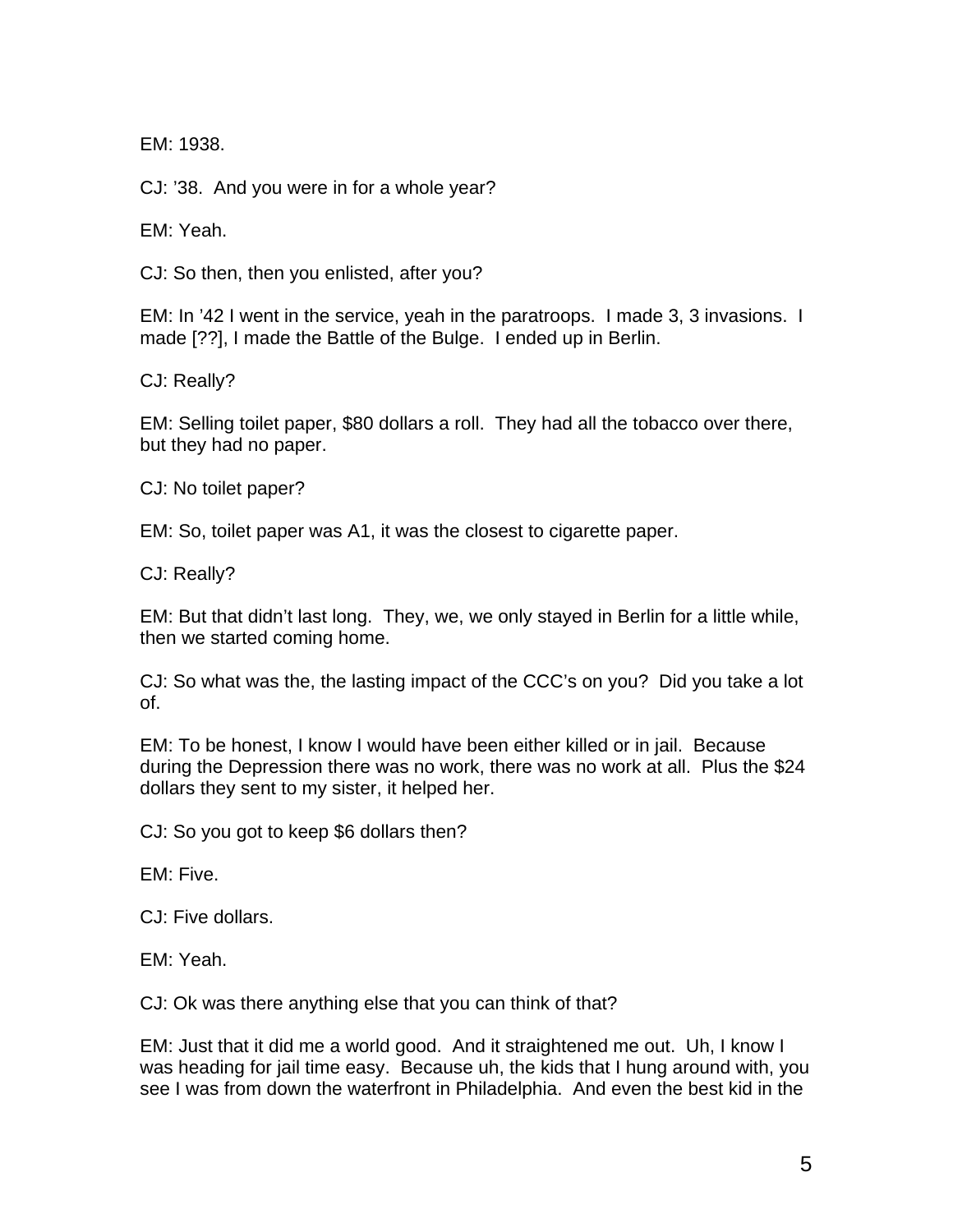world's gonna eventually go crooked. But uh, the year that I put here, served me well when I went in the paratroops. I flew right through that course. I was hardened, I was.

CJ: You already had the experience?

EM: Yeah. So uh, it did me good. Here's a guy I'm waiting to see.

CJ: And who is that?

EM: Mearl Moss.

CJ: Oh Mearl? Yeah he always comes.

EM: Yeah, we were together here

CJ: Oh!

EM: Yeah we were together here, that's me and him.

CJ: Oh what a wonderful picture.

EM: Yeah this is Don Rhodes.

CJ: And what was he, what was Don Rhodes?

EM: He was the leader, what they call THE leader. He's like a sergeant. These were the work crews. This guy became a big artist in Philadelphia. Graphics.

CJ: Have you talked to John Amberson about maybe letting us copy these pictures?

EM: No. This guy here was Junior. He's 6 foot 7.

CJ: Junior McCartey?

EM: He was 16 years old, do you believe it?

CJ: Wow.

EM: That's this guy here. He's on his knees, on his shoes. That was our barracks here, just tarpaper on. This here, this kid here, he came as a replacement. Eleven minutes he was alive. In, when we jumped in Normandy. He got shot in Normandy. He was hanging in a tree.

CJ: Mmm.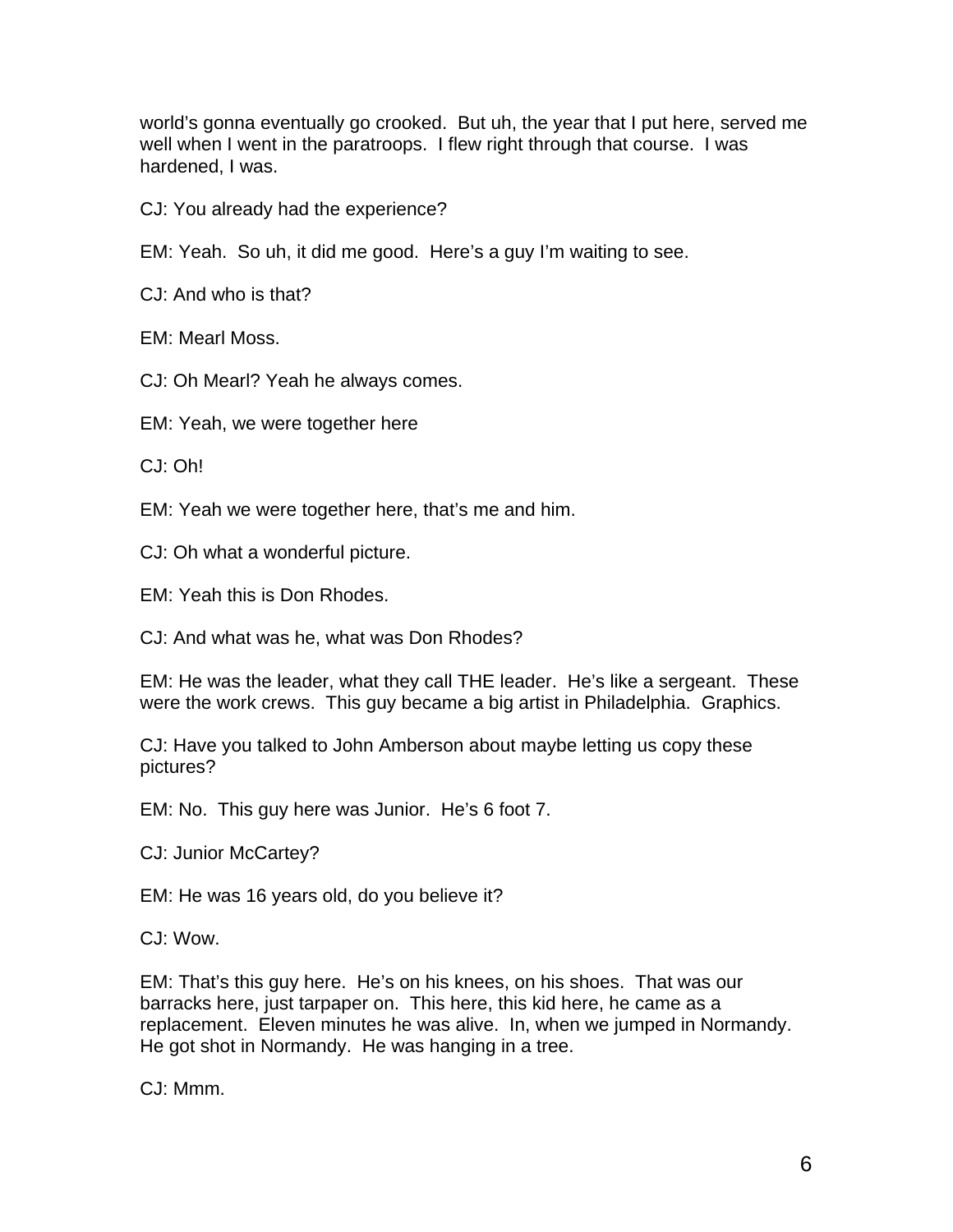EM: That was me '42 when I first went in. That's from here. I was a sniper during World War.

CJ: Just for clarification, I should have asked you at the beginning, but just to get on tape that you did read the deed of gift, and ?

EM: Yes.

CJ: Thank you.

EM: I want to show you something. Do you know where that's at down below?

CJ: Mm hmm.

EM: Another true story, that you never hear about.

CJ: About the tunnel?

EM: Yeah.

CJ: What's that?

EM: Well, couldn't use demolition on it. The slate was past ¾ of a slant. If you use it the whole mountain would keep coming down. So they had to do it by hand, so they brought the Georgia chain gang up, and they did it by hand.

CJ: You mean prisoners?

EM: Ball and chain. And every night they'd, they'd bring them outside this tunnel, right along the road there, and stake them right to the ground so they couldn't get away.

CJ: Were they white men or black men?

EM: Mixed.

CJ: Mixed?

EM: Georgia chain gang.

CJ: Well I've never heard that story.

EM: Yeah, well they, they probably threw away the records on that. Well all the records are destroyed anyway.